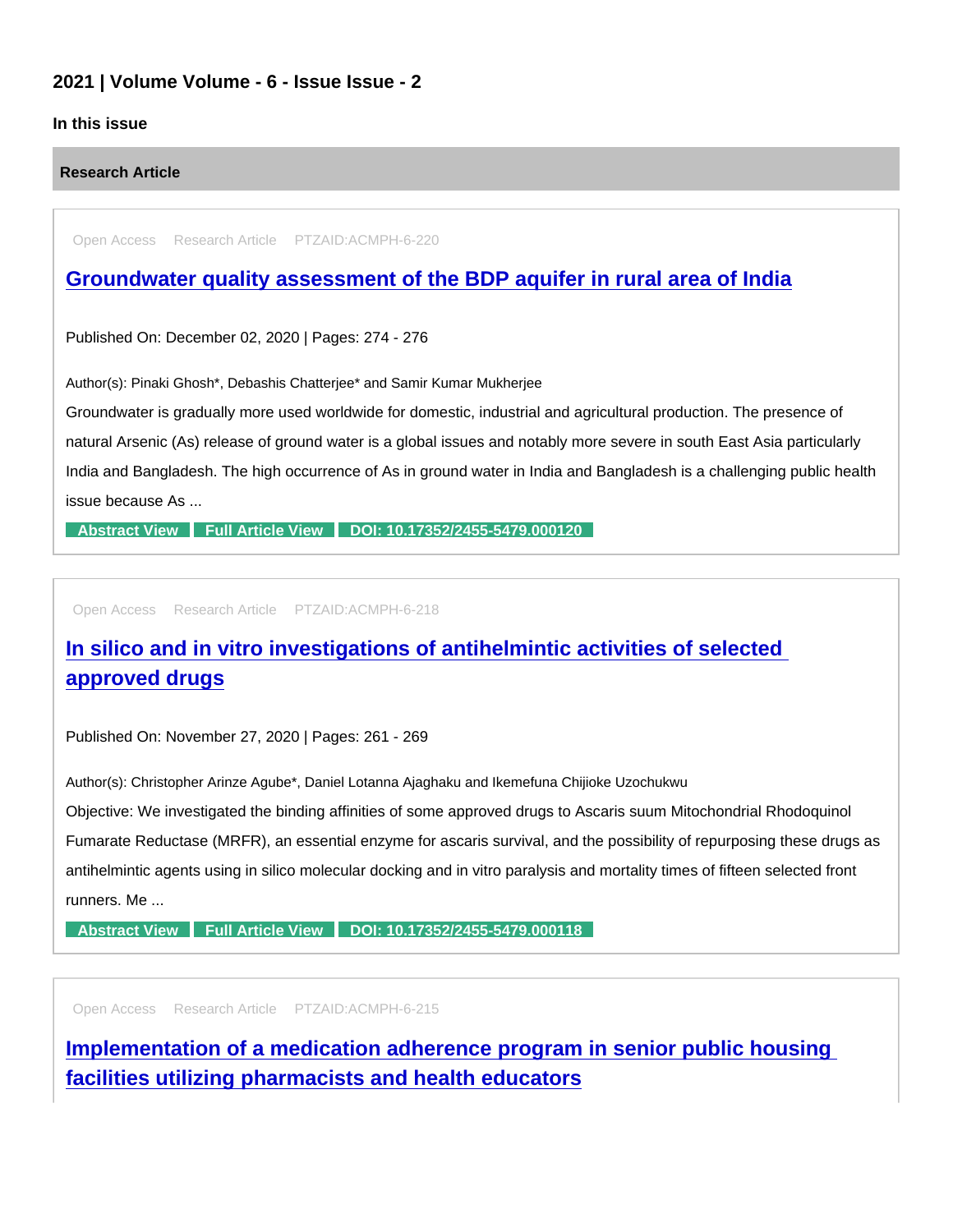Author(s): Kimberly Pounds, Dominique Guinn, Ivy O Poon\* and Aisha Morris Moultry

Background: Hypertension and diabetes disproportionately impact people of color when compared to majority populations. Medication adherence among seniors with chronic diseases has been suboptimal with the estimation that only half of those taking antihypertensives are adherent. Therefore, the purpose of The Managing Your Medications (MY Rx) program was to evaluate the ...

[Abstract View](https://www.peertechzpublications.com/abstracts/implementation-of-a-medication-adherence-program-in-senior-public-housing-facilities-utilizing-pharmacists-and-health-educators) [Full Article View](https://www.peertechzpublications.com/articles/implementation-of-a-medication-adherence-program-in-senior-public-housing-facilities-utilizing-pharmacists-and-health-educators) [DOI: 10.17352/2455-5479.000115](http://dx.doi.org/10.17352/2455-5479.000115)

Open Access Research Article PTZAID:ACMPH-6-212

[Assessment of sanitary status of food and drinks catering establishments: A](https://www.peertechzpublications.com/articles/assessment-of-sanitary-status-of-food-and-drinks-catering-establishments-a-descriptive-observational-study-in-south-east-asmara-eritrea-2019)  descriptive observational study in south East Asmara, Eritrea, 2019

Published On: October 19, 2020 | Pages: 233 - 242

Author(s): Idris M Idris\*, Samuel J Wolday, Amanuel T Ghebremariam, Habtom Kidane, Misgina Leake, Hagos Milkias and Kahsay Ghebremichael

Objective: Lack of basic infrastructure, poor practices of hygiene in food service establishments can contribute to

outbreaks of foodborne illnesses. The aims of this study was to explore the sanitary conditions of food and drink catering establishment services in South East Asmara, Eritrea. Methods: A descriptive observational study was conducted among 139 food and ...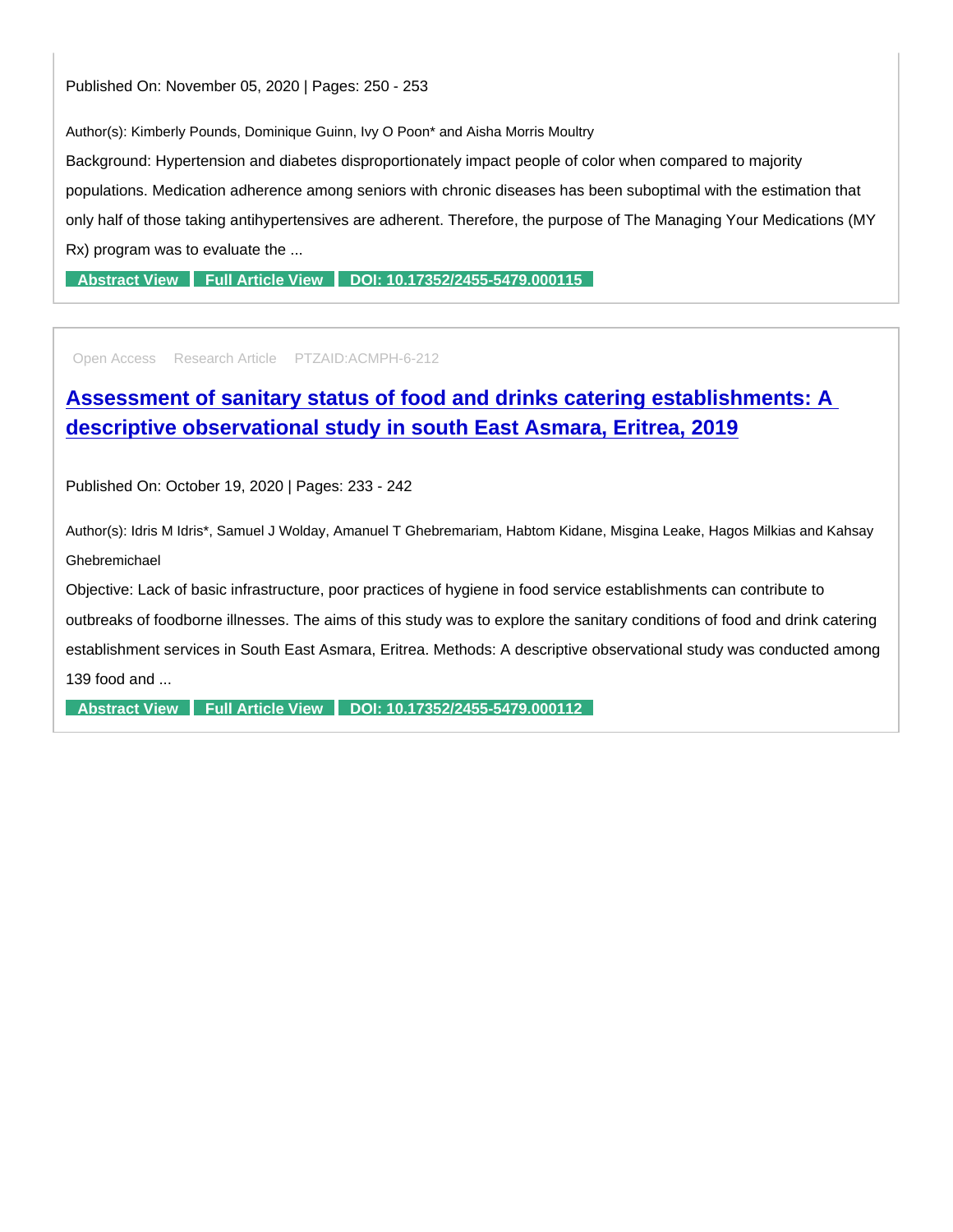Open Access Research Article PTZAID:ACMPH-6-209

# [Prevalence of malnutrition and its associated factors among under five children](https://www.peertechzpublications.com/articles/prevalence-of-malnutrition-and-its-associated-factors-among-under-five-children-at-debretabor-town-north-west-ethiopia)  at debretabor town north-west ethiopia

Published On: September 30, 2020 | Pages: 213 - 222

Author(s): Hwot Yisak\* and Amien Ewunetei

Background: An estimated of 230 million under-five children are believed to be chronically malnourished in developing countries Similarly, about 54% of deaths among children of this age group are believed to be associated with malnutrition in developing countries. In Sub-Saharan Africa, 41% of under-five children are malnourished and deaths from malnutrition are incre ...

[Abstract View](https://www.peertechzpublications.com/abstracts/prevalence-of-malnutrition-and-its-associated-factors-among-under-five-children-at-debretabor-town-north-west-ethiopia) [Full Article View](https://www.peertechzpublications.com/articles/prevalence-of-malnutrition-and-its-associated-factors-among-under-five-children-at-debretabor-town-north-west-ethiopia) [DOI: 10.17352/2455-5479.000109](http://dx.doi.org/10.17352/2455-5479.000109)

Open Access Research Article PTZAID:ACMPH-6-208

[Role of perceived spousal social support in medication adherence among](https://www.peertechzpublications.com/articles/role-of-perceived-spousal-social-support-in-medication-adherence-among-hypertensive-patients-attending-family-medicine-clinic-in-federal-teaching-hospital-ido-ekiti-nigeria)  hypertensive patients attending family medicine clinic in federal teaching hospital, ido-ekiti, Nigeria

Published On: September 14, 2020 | Pages: 205 - 212

Author(s): Ekundayo OO\*, Elegbede OT, Gabriel-Alayode OE, Agboola SM, Shabi OM, Bello IS, Omosanya OE, Ajetunmobi OA and Fashola AM

Background: There abound many strategies to control hypertension, however, many patients still have difficulty adhering to medications and this results to poor Blood Pressure (BP) control. And because the condition requires life - long treatment, many patients need additional effort from their spouses. The spouse shares intimacy with patient and is the chief source of ...

[Abstract View](https://www.peertechzpublications.com/abstracts/role-of-perceived-spousal-social-support-in-medication-adherence-among-hypertensive-patients-attending-family-medicine-clinic-in-federal-teaching-hospital-ido-ekiti-nigeria) [Full Article View](https://www.peertechzpublications.com/articles/role-of-perceived-spousal-social-support-in-medication-adherence-among-hypertensive-patients-attending-family-medicine-clinic-in-federal-teaching-hospital-ido-ekiti-nigeria) [DOI: 10.17352/2455-5479.000108](http://dx.doi.org/10.17352/2455-5479.000108)

Open Access Research Article PTZAID:ACMPH-6-199

[Blood pressure control and its associated factors among hypertensive patients](https://www.peertechzpublications.com/articles/blood-pressure-control-and-its-associated-factors-among-hypertensive-patients-in-federal-teaching-hospital-ido-ekiti-southwest-nigeria)  in federal teaching hospital, ido- ekiti, Southwest Nigeria

Published On: August 07, 2020 | Pages: 167 - 173

Author(s): Azeez Oyemomi Ibrahim\*, Tosin Anthony Agbesanwa, Olabode Muftau Shabi, Olusegun Emmanuel Omosanya, Waheed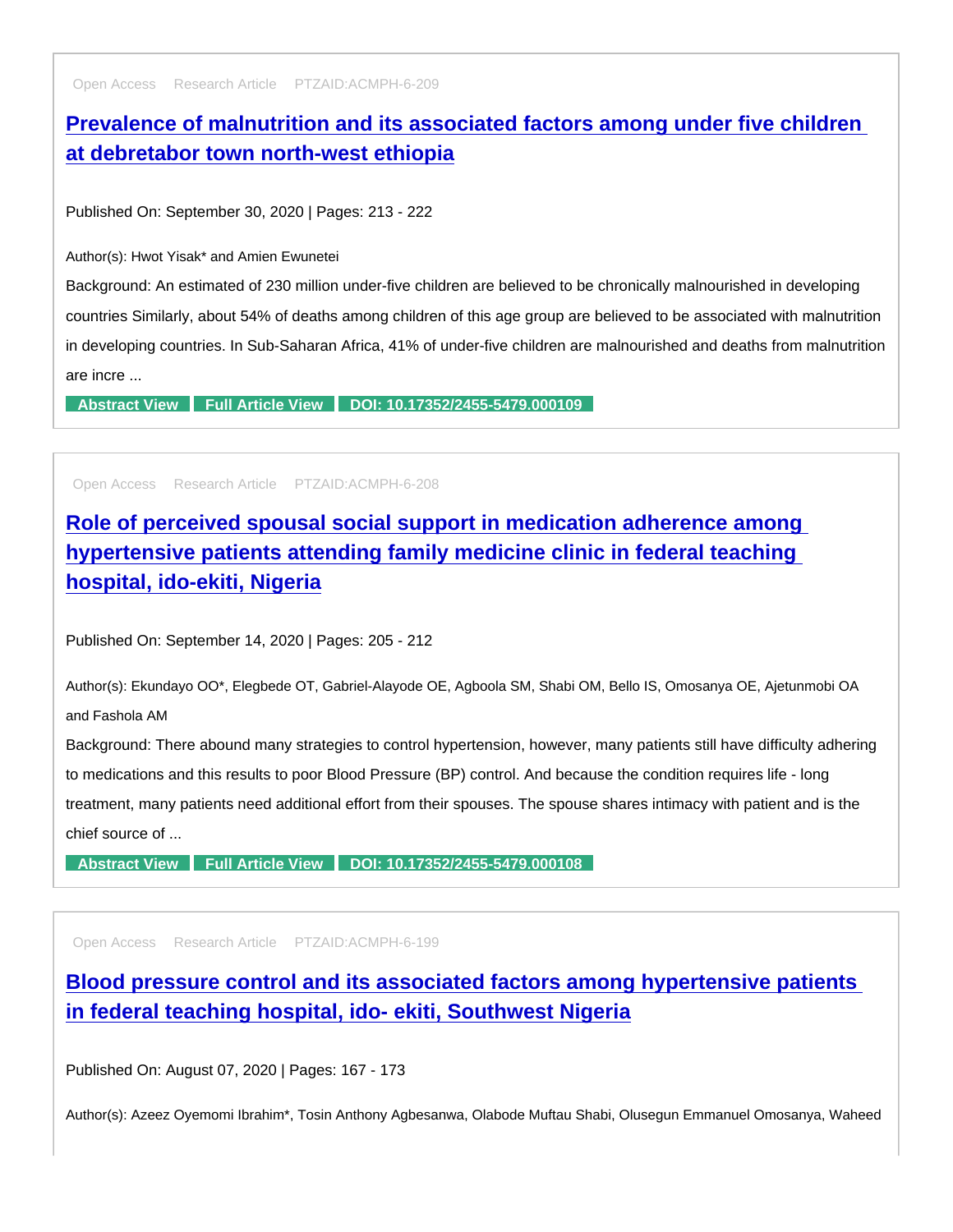Olalekan Ismail and Olabisi Olamide Deji-Dada

Background: Hypertension is a modifiable risk factor for cardiovascular disease, stroke and renal disease worldwide. Despite improvement in treatment modality and therapeutic intervention, with proven benefits in reducing the burden of uncontrolled hypertension, majority of peoples' blood pressure still remain uncontrolled. Aim: To assess the patterns of blood press ...

[Abstract View](https://www.peertechzpublications.com/abstracts/blood-pressure-control-and-its-associated-factors-among-hypertensive-patients-in-federal-teaching-hospital-ido-ekiti-southwest-nigeria) [Full Article View](https://www.peertechzpublications.com/articles/blood-pressure-control-and-its-associated-factors-among-hypertensive-patients-in-federal-teaching-hospital-ido-ekiti-southwest-nigeria) [DOI: 10.17352/2455-5479.000099](http://dx.doi.org/10.17352/2455-5479.000099)

Open Access Research Article PTZAID:ACMPH-6-198

### [Health Care Reform in China - A Rural Rehabilitation Service Station](https://www.peertechzpublications.com/articles/health-care-reform-in-china-a-rural-rehabilitation-service-station)

Published On: August 03, 2020 | Pages: 162 - 166

Author(s): HL Qin, JG Ma, F Li, PS Mak, L Jieh and Ping-Chung Leung\*

A Rural Rehabilitation Service Station – an experimental model catered for elderlies and mildly disabled people is being established in a village near Xian, Shanxi Province. A non-government charity organization registered in Xian is responsible for the establishment. It has organized a team of Rural Medical Workers, Therapists, Traditional Chinese Medicine Doctors an ...

[Abstract View](https://www.peertechzpublications.com/abstracts/health-care-reform-in-china-a-rural-rehabilitation-service-station) [Full Article View](https://www.peertechzpublications.com/articles/health-care-reform-in-china-a-rural-rehabilitation-service-station) [DOI: 10.17352/2455-5479.000098](http://dx.doi.org/10.17352/2455-5479.000098)

Open Access Research Article PTZAID:ACMPH-6-196

[Epidemiology and diagnosis of attention deficit hyperactivity disorder in the Arab](https://www.peertechzpublications.com/articles/epidemiology-and-diagnosis-of-attention-deficit-hyperactivity-disorder-in-the-arab-and-jewish-populations-in-israel)  and Jewish populations in Israel

Published On: July 28, 2020 | Pages: 152 - 158

Author(s): Lutfi Jaber\*, Nasrin Hamed, Ephraim S Grossman and Itai Berger

Aims: The aims of our study were to understand the factors shaping the gap in the literature concerning the Israeli Arab population, and to enhance the knowledge of Attention Deficit Hyperactivity Disorder (ADHD) among this population, and provide information to health professionals. Methods: Retrospective data was collected from medical records in outpatient clinic ...

[Abstract View](https://www.peertechzpublications.com/abstracts/epidemiology-and-diagnosis-of-attention-deficit-hyperactivity-disorder-in-the-arab-and-jewish-populations-in-israel) [Full Article View](https://www.peertechzpublications.com/articles/epidemiology-and-diagnosis-of-attention-deficit-hyperactivity-disorder-in-the-arab-and-jewish-populations-in-israel) [DOI: 10.17352/2455-5479.000096](http://dx.doi.org/10.17352/2455-5479.000096)

Open Access Research Article PTZAID:ACMPH-6-195

[A survey of hand hygiene knowledge, attitude and practices among health care](https://www.peertechzpublications.com/articles/a-survey-of-hand-hygiene-knowledge-attitude-and-practices-among-health-care-workers-in-a-tertiary-hospital-southwestern-nigeria)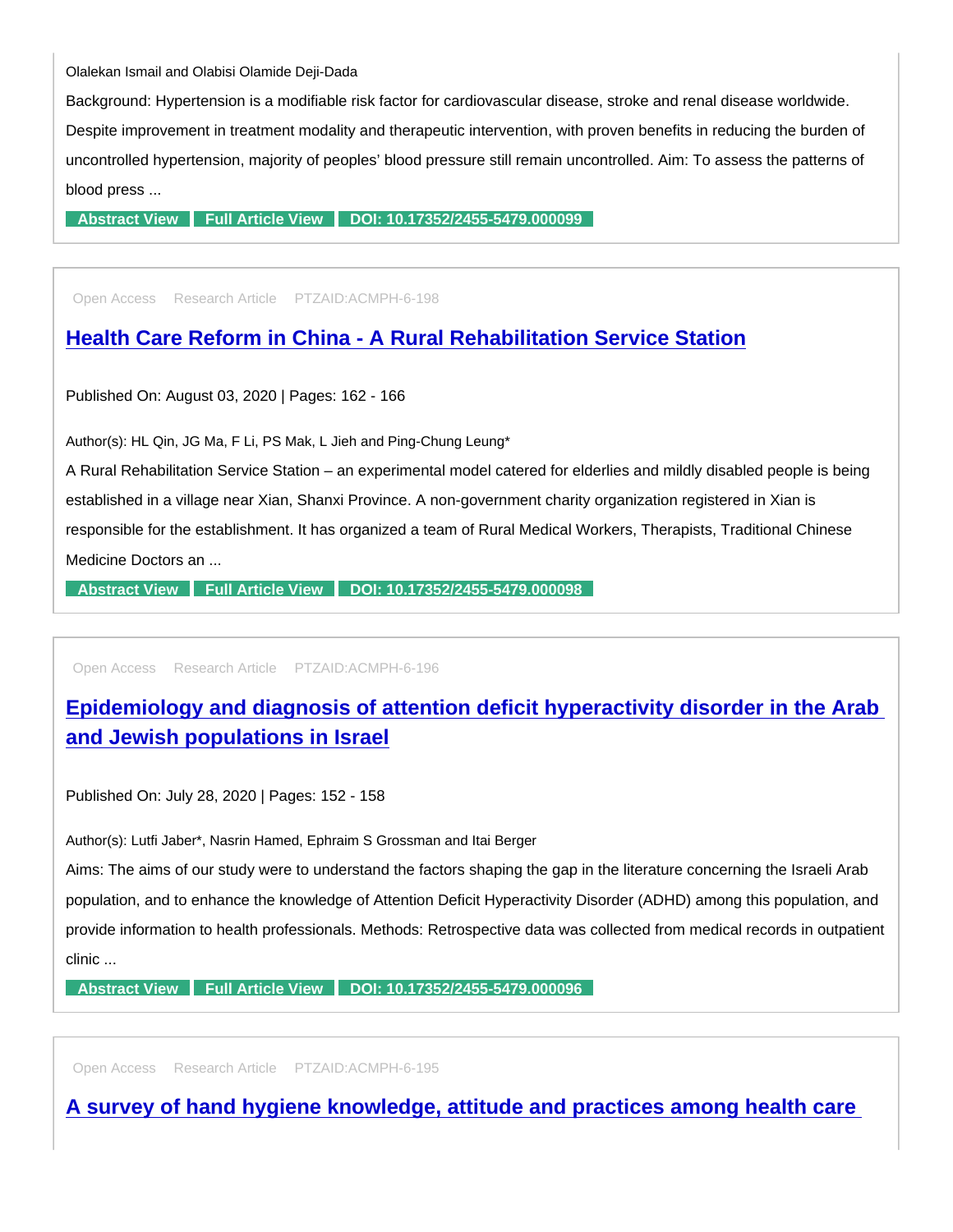Published On: July 27, 2020 | Pages: 146 - 151

Author(s): RD Agbana, SP Ogundeji and JS Owoseni\*

Background: Improper hand hygiene practices among Healthcare Providers (HCPs) are a common risk factor for and interventions to improve hygiene have proven to be effective strategy in reducing nosocomial infection. Hand hygiene has been described as the single most important, simplest and least expensive means of preventing nosocomial infections. Aim/Objectives: The ...

[Abstract View](https://www.peertechzpublications.com/abstracts/a-survey-of-hand-hygiene-knowledge-attitude-and-practices-among-health-care-workers-in-a-tertiary-hospital-southwestern-nigeria) [Full Article View](https://www.peertechzpublications.com/articles/a-survey-of-hand-hygiene-knowledge-attitude-and-practices-among-health-care-workers-in-a-tertiary-hospital-southwestern-nigeria) [DOI: 10.17352/2455-5479.000095](http://dx.doi.org/10.17352/2455-5479.000095)

Open Access Research Article PTZAID:ACMPH-6-191

## [The impact of the COVID-19 pandemic on quality of life and well-being in Morocco](https://www.peertechzpublications.com/articles/the-impact-of-the-covid-19-pandemic-on-quality-of-life-and-well-being-in-morocco)

Published On: July 10, 2020 | Pages: 130 - 134

Author(s): Samlani Z, Lemfadli Y\*, Ait Errami A, Oubaha S and Krati K

Introduction: The majority of epidemiological reports focus on confirmed cases of COVID-19. In this study, we aim to

assess the health and well-being of adults not infected with Covid-19 after two months of quarantine in Morocco.

Materials and methods: Two months after the declaration of quarantine in Morocco following the Covid-19 epidemic, we carried out a descript ...

[Abstract View](https://www.peertechzpublications.com/abstracts/the-impact-of-the-covid-19-pandemic-on-quality-of-life-and-well-being-in-morocco) [Full Article View](https://www.peertechzpublications.com/articles/the-impact-of-the-covid-19-pandemic-on-quality-of-life-and-well-being-in-morocco) [DOI: 10.17352/2455-5479.000091](http://dx.doi.org/10.17352/2455-5479.000091)

Open Access Research Article PTZAID:ACMPH-6-189

[Recommendations for management strategies for children with inflammatory](https://www.peertechzpublications.com/articles/recommendations-for-management-strategies-for-children-with-inflammatory-bowel-disease-during-the-epidemic-of-new-coronavirus-covid-19-infection)  bowel disease during the epidemic of new coronavirus (COVID-19) infection

Published On: July 01, 2020 | Pages: 110 - 114

Author(s): Ran Ao, Wen-Wen Kong, Xiao Deng, Shao-Ming Zhou and Zhao-Xia Wang\*

The novel Coronavirus, COVID-19, is highly infectious is mainly transmitted from an infected person through liquid droplets. Most patients have a good prognosis, a few patients are in critical condition. Children's infections are relatively mild, without fever and pneumonia and since they have the characteristics of clustering onset, they are easy to miss diagnosis an ...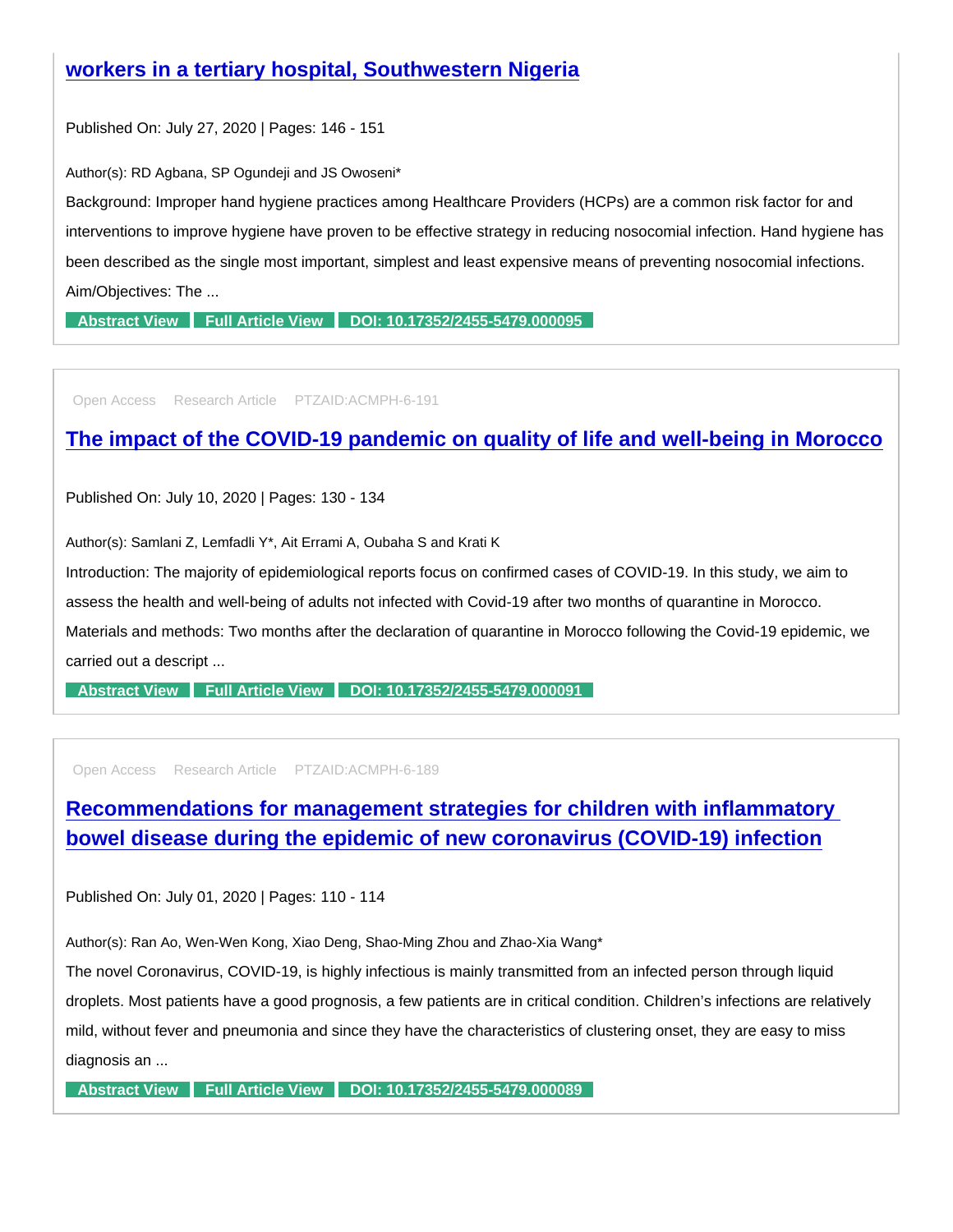```
Review Article
```
Open Access Review Article PTZAID:ACMPH-6-216

[Proposing a framework for prioritising topics for Personal Health Education in](https://www.peertechzpublications.com/articles/proposing-a-framework-for-prioritising-topics-for-personal-health-education-in-schools-to-improve-public-and-community-health-to-teach-acute-medical-conditions-experienced-in-later-childhood-q)  Schools, to improve public and community health, to teach acute medical conditions experienced in later childhood?q

Published On: November 18, 2020 | Pages: 254 - 256

Author(s): Charles EMS Green, David A Winters\*, Ashley K Mehmi and James SA Green

Interest in Public Health related to school children has undergone revitalisation in the UK in recent years as stronger associations have been made between behavioural patterns initiated or that develop during childhood and the resulting health outcomes in later life [1]. This together with the rising cost of healthcare [2] has led to a further concentration on preven ...

[Abstract View](https://www.peertechzpublications.com/abstracts/proposing-a-framework-for-prioritising-topics-for-personal-health-education-in-schools-to-improve-public-and-community-health-to-teach-acute-medical-conditions-experienced-in-later-childhood-q) [Full Article View](https://www.peertechzpublications.com/articles/proposing-a-framework-for-prioritising-topics-for-personal-health-education-in-schools-to-improve-public-and-community-health-to-teach-acute-medical-conditions-experienced-in-later-childhood-q) [DOI: 10.17352/2455-5479.000116](http://dx.doi.org/10.17352/2455-5479.000116)

Open Access Review Article PTZAID:ACMPH-6-214

[Coronavirus disease \(covid-19\) and public health issues in developing countries](https://www.peertechzpublications.com/articles/coronavirus-disease-covid-19-and-public-health-issues-in-developing-countries-focus-on-biomedical-waste-management)focus on biomedical waste management

Published On: November 02, 2020 | Pages: 246 - 249

Author(s): Kuljeet Singh Anand\*, Bhuwan Sharma, Rakesh Kumar Mahajan, Sanjeet Panesar and Prachi Dubey India as a 2nd largest populous country with a high population density with lack of awareness, burden of neglected tropical diseases and a rising prevalence of non communicable diseases, have overburdened health infrastructure. In such conditions Covid-19 pandemic is stretching the health system to its limit. Most of population is a daily wager; unawareness is there a ...

[Abstract View](https://www.peertechzpublications.com/abstracts/coronavirus-disease-covid-19-and-public-health-issues-in-developing-countries-focus-on-biomedical-waste-management) [Full Article View](https://www.peertechzpublications.com/articles/coronavirus-disease-covid-19-and-public-health-issues-in-developing-countries-focus-on-biomedical-waste-management) [DOI: 10.17352/2455-5479.000114](http://dx.doi.org/10.17352/2455-5479.000114)

Open Access Review Article PTZAID:ACMPH-6-190

[nCOVID-19: Its diagnosis, possible preventive measures, therapeutic](https://www.peertechzpublications.com/articles/ncovid-19-its-diagnosis-possible-preventive-measures-therapeutic-interventions-and-management)  interventions and management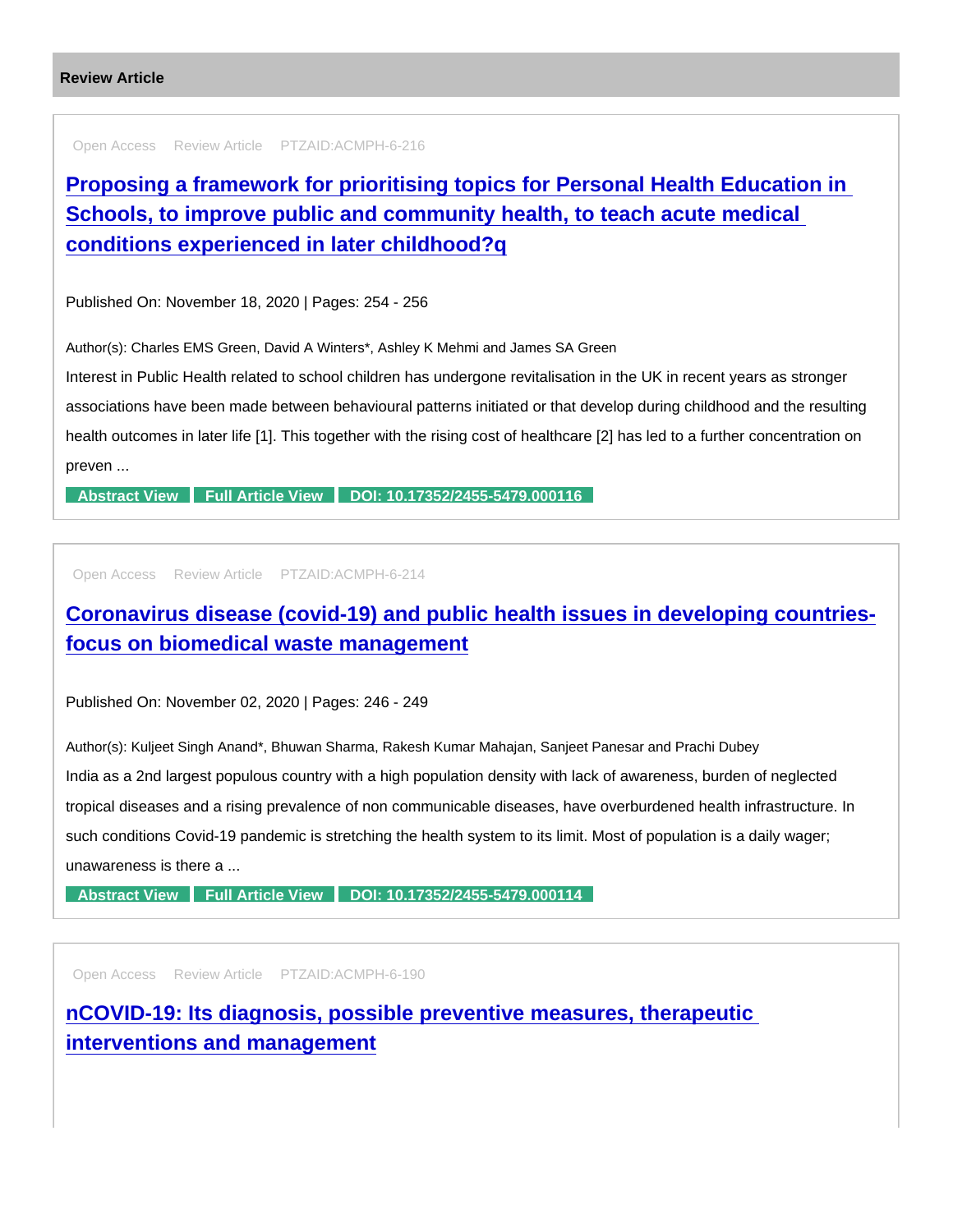Author(s): Mrinal Kanti Poddar\* and Apala Chakraborty

Novel coronavirus (nCOVID-19) is a current global threat causing severe infections to millions of people throughout the world. WHO has reported in their case-based surveillance that the aged and male populations are most vulnerable to this recent coronavirus infection. This disease-causing virus, named as SARS-CoV-2, is a respiratory coronavirus that probably originat ...

[Abstract View](https://www.peertechzpublications.com/abstracts/ncovid-19-its-diagnosis-possible-preventive-measures-therapeutic-interventions-and-management) [Full Article View](https://www.peertechzpublications.com/articles/ncovid-19-its-diagnosis-possible-preventive-measures-therapeutic-interventions-and-management) [DOI: 10.17352/2455-5479.000090](http://dx.doi.org/10.17352/2455-5479.000090)

### Short Communication

Open Access Short Communication PTZAID:ACMPH-6-221

### [Priority areas for Bangladesh: Roadmap to 2041 as Developed Country](https://www.peertechzpublications.com/articles/priority-areas-for-bangladesh-roadmap-to-2041-as-developed-country)

Published On: December 02, 2020 | Pages: 277 - 280

Author(s): Taha Husain\* and Kamruzzaman

Vision 2041, which is a continuation of vision 2021, has been embraced by the government of Bangladesh and aims to carry the country to the path of development Bangabandu dreamed of. The government of Bangladesh has already introduced the 2021-2041 Perspective Plan (PP2041). The key aim of Vision 2041 is to eradicate extreme poverty, achieve the Upper Middle Class by ...

[Abstract View](https://www.peertechzpublications.com/abstracts/priority-areas-for-bangladesh-roadmap-to-2041-as-developed-country) [Full Article View](https://www.peertechzpublications.com/articles/priority-areas-for-bangladesh-roadmap-to-2041-as-developed-country) [DOI: 10.17352/2455-5479.000121](http://dx.doi.org/10.17352/2455-5479.000121)

Open Access Short Communication PTZAID:ACMPH-6-213

## [The future of elder care in Italy in COVID-19 pandemic times: Socio-economic](https://www.peertechzpublications.com/articles/the-future-of-elder-care-in-italy-in-covid-19-pandemic-times-socio-economic-considerations)  considerations

Published On: October 29, 2020 | Pages: 243 - 245

Author(s): Chiara Bugari\*and Giovanni Lamura

Target: Following the Covid-19 pandemic, the category of elderly people, in particular those who are not self-sufficient, is among those most affected in Italy. It is therefore urgent to identify innovative methods of support, in order to ensure a better quality of life in such a complex period from an epidemiological but also a socio-economic point of view. At the ce ...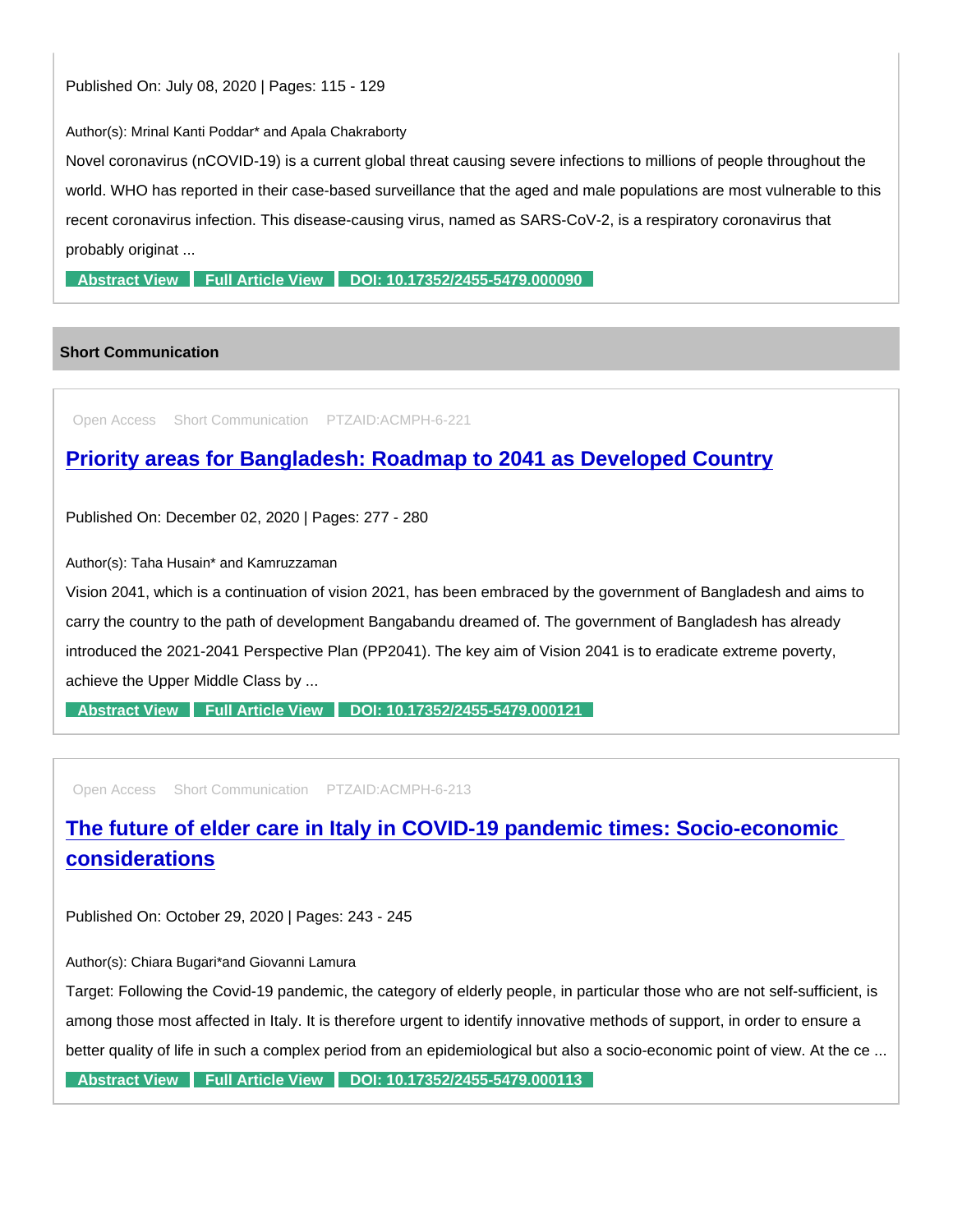Open Access Short Communication PTZAID:ACMPH-6-207

# [Amendments to the WHO Interim Guidance on Preventing COVID-19 Outbreak in](https://www.peertechzpublications.com/articles/amendments-to-the-who-interim-guidance-on-preventing-covid-19-outbreak-in-prisons-remarks-from-germany)  Prisons: Remarks from Germany

Published On: September 10, 2020 | Pages: 202 - 204

Author(s): Karlheinz Keppler, Babak Moazen\* and Heino Stöver

Background: Globally, at any given time over 11 million people are held behind bars, while turnover of prisoners may reach up to 30 million. Evidence leaves no doubt that inmates are at a greater risk of acquiring influenza family viruses. This issue highlights the importance of paying extra attention to this vulnerable population. Purpose: The World Health Organiza ...

[Abstract View](https://www.peertechzpublications.com/abstracts/amendments-to-the-who-interim-guidance-on-preventing-covid-19-outbreak-in-prisons-remarks-from-germany) [Full Article View](https://www.peertechzpublications.com/articles/amendments-to-the-who-interim-guidance-on-preventing-covid-19-outbreak-in-prisons-remarks-from-germany) [DOI: 10.17352/2455-5479.000107](http://dx.doi.org/10.17352/2455-5479.000107)

Open Access Short Communication PTZAID:ACMPH-6-206

[Inosine Pranobex \(IP\) - possibilities of its use in the treatment of COVID19](https://www.peertechzpublications.com/articles/inosine-pranobex-ip-possibilities-of-its-use-in-the-treatment-of-covid19)

Published On: September 01, 2020 | Pages: 200 - 201

Author(s): Svetozár Dluholucký\*

The finding that enzymes of purine metabolism interfere to the regulation of immune events is known from the findings of Giblett, et al. [1], that Adenosine Deaminase (ADA) deficiency leads to Severe Combined Immunbodeficiency (SCID), The same author described in 1975 case of T-immune deficiency caused by a deficiency of another purine metabolism enzyme - Purine Nucl ...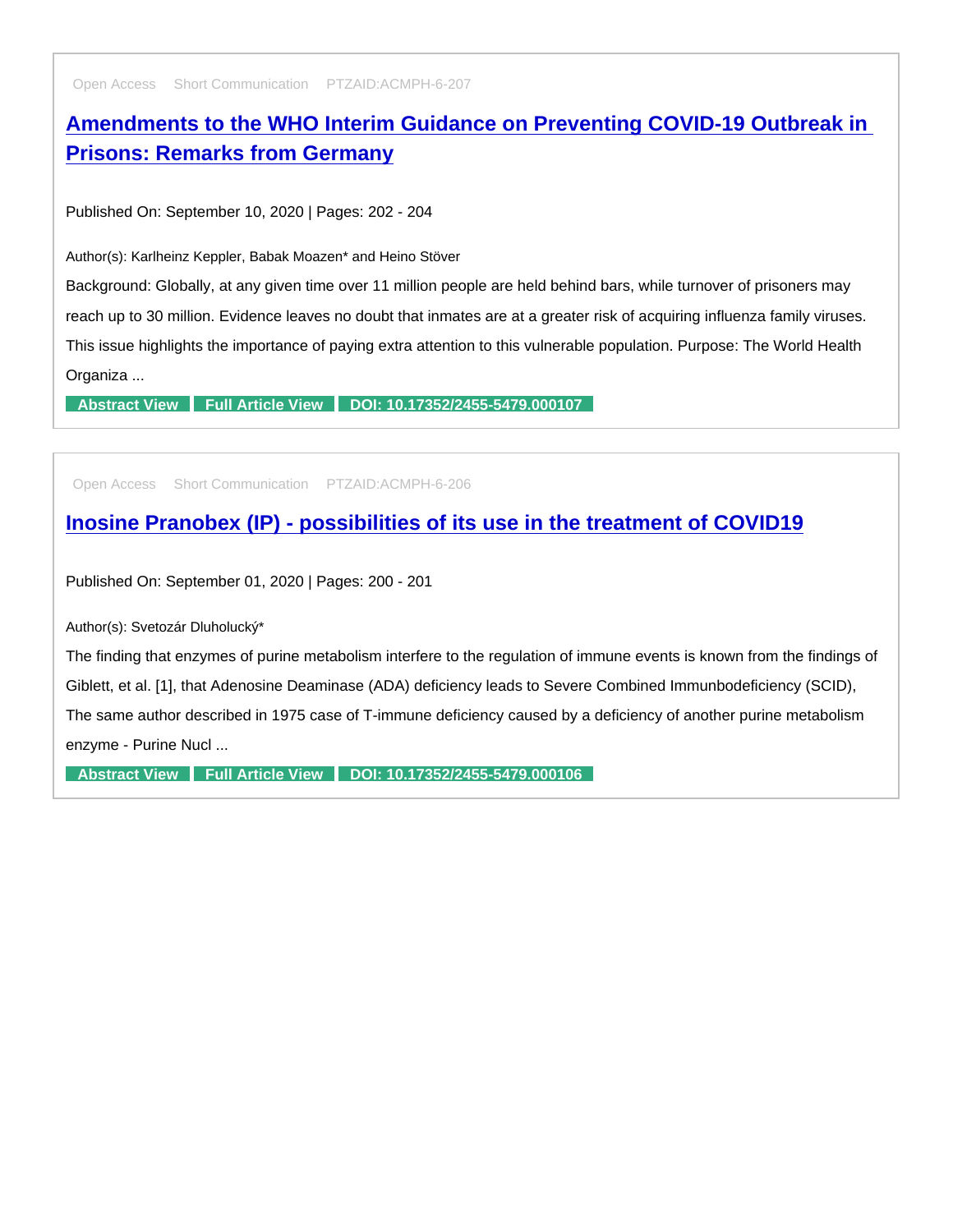Open Access Short Communication PTZAID:ACMPH-6-204

## [Flu vaccination in children. The pleasant surprise of an indirect positive effect](https://www.peertechzpublications.com/articles/flu-vaccination-in-children-the-pleasant-surprise-of-an-indirect-positive-effect)

Published On: August 29, 2020 | Pages: 196 - 197

Author(s): Gaetano Bottaro\*, Giuseppe Bottaro, Filippo Di Forti and Mara Nicosia

Influence or flu is an infectious disease affecting the upper and lower respiratory tract. It has a high frequency in children, making them a specific target [1,2]. Flu is a serious public health problem and results into very high human and sociohealth costs [3]. Seasonal flu epidemics are predictable and, most of all, entirely preventable through vaccination, which ... [Abstract View](https://www.peertechzpublications.com/abstracts/flu-vaccination-in-children-the-pleasant-surprise-of-an-indirect-positive-effect) [Full Article View](https://www.peertechzpublications.com/articles/flu-vaccination-in-children-the-pleasant-surprise-of-an-indirect-positive-effect) [DOI: 10.17352/2455-5479.000104](http://dx.doi.org/10.17352/2455-5479.000104)

Open Access Short Communication PTZAID:ACMPH-6-201

[Social-oriented, evidence-based Covid-19 prevention using GIS](https://www.peertechzpublications.com/articles/social-oriented-evidence-based-covid-19-prevention-using-gis)

Published On: August 13, 2020 | Pages: 176 - 178

Author(s): Olaf C Jensen\*

Some provinces in Panama with low Covid-19 infection rates are now being released for quarantine. The question is whether part of the cities can also be released gradually using scientific, epidemiological calculations of the area-specific risk of infection, disease and death [1,2]. Covid-19 can be characterized as a natural experiment caused by forces beyond the cont ...

[Abstract View](https://www.peertechzpublications.com/abstracts/social-oriented-evidence-based-covid-19-prevention-using-gis) [Full Article View](https://www.peertechzpublications.com/articles/social-oriented-evidence-based-covid-19-prevention-using-gis) [DOI: 10.17352/2455-5479.000101](http://dx.doi.org/10.17352/2455-5479.000101)

Open Access Short Communication PTZAID:ACMPH-6-200

[Increasing the effectiveness of Virtual Learning during COVID-19](https://www.peertechzpublications.com/articles/increasing-the-effectiveness-of-virtual-learning-during-covid-19)

Published On: August 11, 2020 | Pages: 174 - 175

Author(s): Mahdieh Motie, Reza Dehnavieh and Khalil Kalavani\*

In recent decades we have seen a huge growth in higher education around the world. But the prevalence of COVID-19

put many problems in the school and universities and put them in serious challenges in various aspects of management

[1]. Now the different methods that improve the learning process, gained interest in the many universities [2]. ...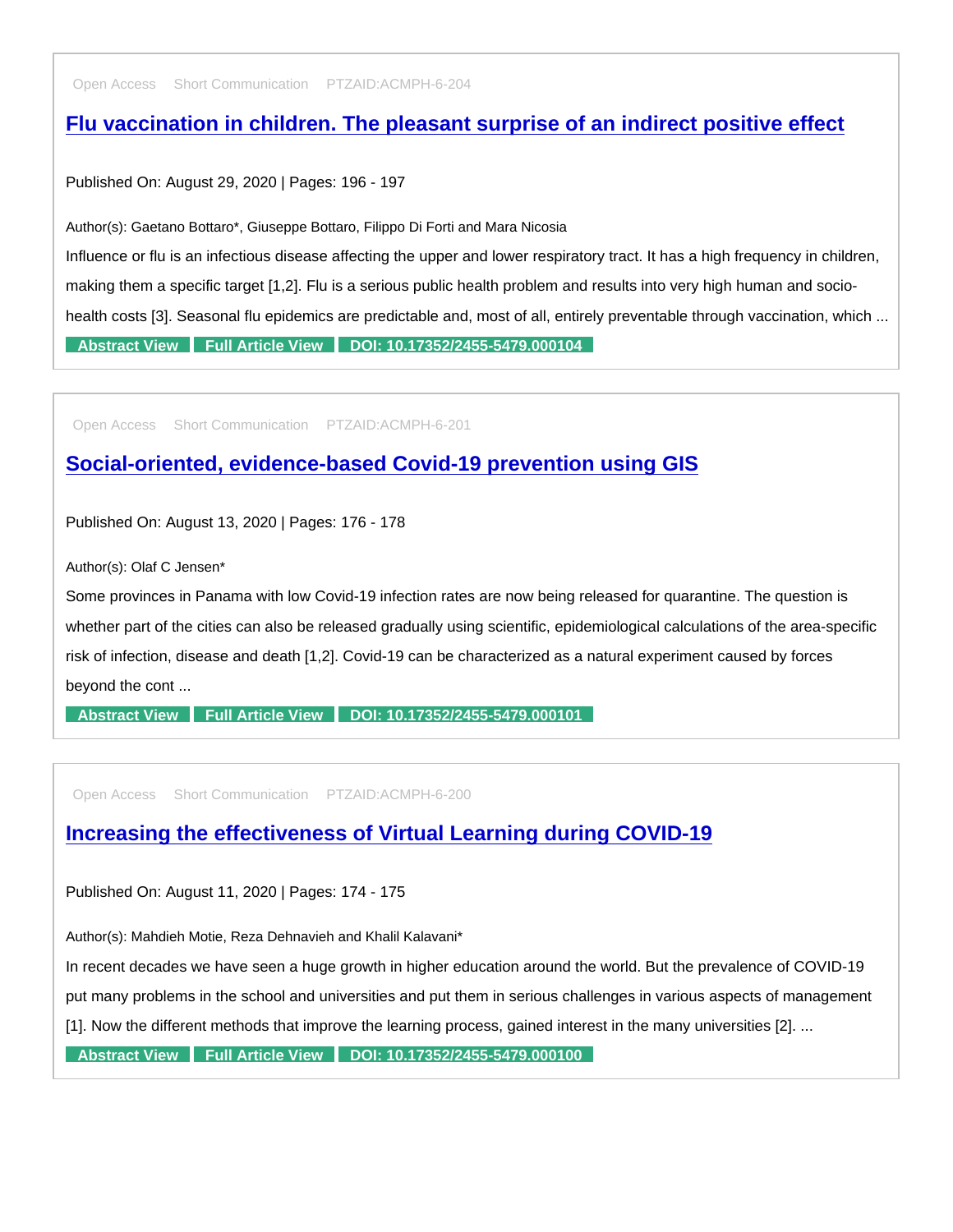Open Access Short Communication PTZAID:ACMPH-6-192

[Child sexual abuse: Listening to the victims](https://www.peertechzpublications.com/articles/child-sexual-abuse-listening-to-the-victims)

Published On: July 11, 2020 | Pages: 135 - 137

Author(s): Margarita Ortiz-Tallo\* and Isabel Calvo

Child Sexual Abuse (CSA) is a global public health concern. We present real testimonies of adults recalling their childhood, clinical reflections and scientific research data. Patients' testimonies bring professionals closer to understanding their painful reality. All testimonies are from women who gave their consent to use their statement. Doctors and health profes ...

[Abstract View](https://www.peertechzpublications.com/abstracts/child-sexual-abuse-listening-to-the-victims) [Full Article View](https://www.peertechzpublications.com/articles/child-sexual-abuse-listening-to-the-victims) [DOI: 10.17352/2455-5479.000092](http://dx.doi.org/10.17352/2455-5479.000092)

### **Editorial**

Open Access Editorial PTZAID:ACMPH-6-222

[Hospital at home, an innovative approach in geriatric care during the COVID-19](https://www.peertechzpublications.com/articles/hospital-at-home-an-innovative-approach-in-geriatric-care-during-the-covid-19-pandemic)  **Pandemic** 

Published On: December 29, 2020 | Pages: 281 - 282

Author(s): MD. Abu Bashar\*

The COVID-19 pandemic has profoundly affected the elderly people (those aged 60 years or above as per the definition by the World Health Organization) who are found to have higher rates of infection and poorer health outcomes in this pandemic compared to other age groups [1,2]. Nevertheless, elderly adults, despite having a wide range of chronic illnesses, are experie ...

[Abstract View](https://www.peertechzpublications.com/abstracts/hospital-at-home-an-innovative-approach-in-geriatric-care-during-the-covid-19-pandemic) [Full Article View](https://www.peertechzpublications.com/articles/hospital-at-home-an-innovative-approach-in-geriatric-care-during-the-covid-19-pandemic) [DOI: 10.17352/2455-5479.000122](http://dx.doi.org/10.17352/2455-5479.000122)

### **Commentary**

Open Access Commentary PTZAID:ACMPH-6-202

[COVID-19 pandemic wave: A global struggle and ways to control](https://www.peertechzpublications.com/articles/covid-19-pandemic-wave-a-global-struggle-and-ways-to-control)

Published On: August 20, 2020 | Pages: 179 - 185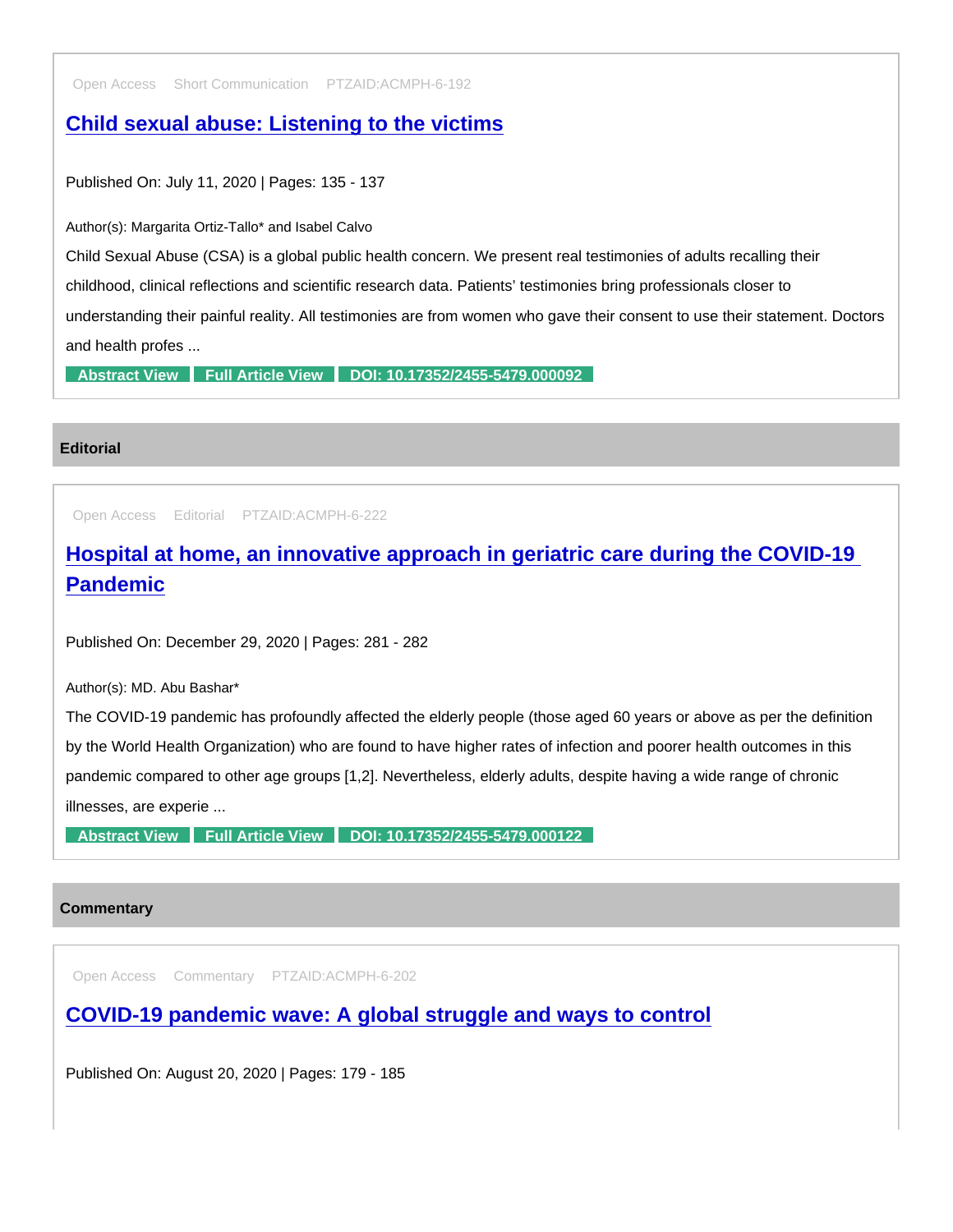Author(s): Asem Surindro Singh\* and Machathoibi Chanu Takhellambam

COVID-19 is currently world's most dangerous disease. According to the latest worldometer data, COVID-19 has infected almost 22 million people living across the world, since its outbreak in January 2020. Out of the 22 million, 0.77 million had died and over 14 million have recovered; and more than 64 thousands of people are living at critical condition. It has greatly ...

[Abstract View](https://www.peertechzpublications.com/abstracts/covid-19-pandemic-wave-a-global-struggle-and-ways-to-control) [Full Article View](https://www.peertechzpublications.com/articles/covid-19-pandemic-wave-a-global-struggle-and-ways-to-control) [DOI: 10.17352/2455-5479.000102](http://dx.doi.org/10.17352/2455-5479.000102)

### Mini Review

Open Access Mini Review PTZAID:ACMPH-6-203

[COVID 2019 asymptomatic infections across the World- can it be a Time Bomb](https://www.peertechzpublications.com/articles/covid-2019-asymptomatic-infections-across-the-world-can-it-be-a-time-bomb-for-future-pandemic-recurrence-a-systematic-review-of-surveillance-strategies)  for Future Pandemic Recurrence? A Systematic Review of surveillance strategies

Published On: August 29, 2020 | Pages: 186 - 195

Author(s): Sanjeev Davey\*, Rajesh Jain and Anuradha Davey

Background: Covid 2019 Infection can be considered a disease typically following Ice berg Phenomenon, where actual large no of submerged cases are inside and can become threat to human beings as immunity development to SARS –CoV-2 cannot be forever. Studies across the World have suggested that out of many important research questions- the problem of asymptomatic and p ...

[Abstract View](https://www.peertechzpublications.com/abstracts/covid-2019-asymptomatic-infections-across-the-world-can-it-be-a-time-bomb-for-future-pandemic-recurrence-a-systematic-review-of-surveillance-strategies) [Full Article View](https://www.peertechzpublications.com/articles/covid-2019-asymptomatic-infections-across-the-world-can-it-be-a-time-bomb-for-future-pandemic-recurrence-a-systematic-review-of-surveillance-strategies) [DOI: 10.17352/2455-5479.000103](http://dx.doi.org/10.17352/2455-5479.000103)

Open Access Mini Review PTZAID:ACMPH-6-197

[The role of volunteers in the radiology department of wuhan leishenshan](https://www.peertechzpublications.com/articles/the-role-of-volunteers-in-the-radiology-department-of-wuhan-leishenshan-hospital-a-mini-review-from-a-single-study-center)  hospital: A mini review from a single study center

Published On: July 30, 2020 | Pages: 159 - 161

Author(s): Jinxiang Hu and Ming Deng\*

This retrospective report, detailed the volunteer work of the radiology department in Wuhan Leishenshan Hospital at the COVID-19 epidemic period. Under the background of the lack of medical staff, we pointed out that the special hospital is not restricted in one pattern, and, which has laid a solid foundation for the effective development of the medical treatment. Dur ...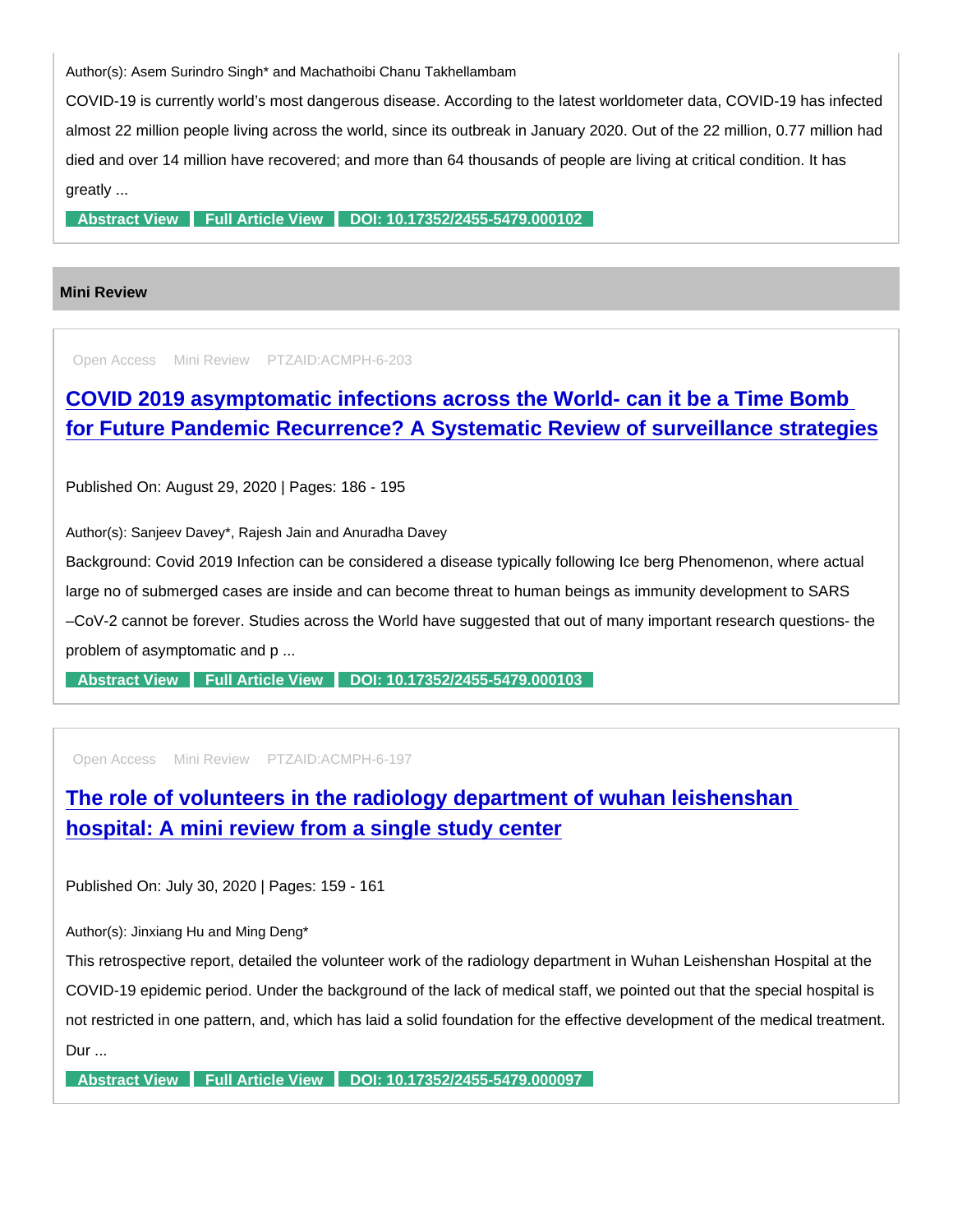Open Access Mini Review PTZAID:ACMPH-6-194

# [Dysarthria: Definition, clinical contexts, neurobiological profiles and clinical](https://www.peertechzpublications.com/articles/dysarthria-definition-clinical-contexts-neurobiological-profiles-and-clinical-treatments)  treatments

Published On: July 21, 2020 | Pages: 142 - 145

Author(s): Giulio Perrotta\*

Starting from the general concept of Dysarthria, the present work focuses on the clinical, neurobiological, and functional aspects of the morbid condition, suggesting a multidimensional treatment between physiotherapy, psychotherapy, and rehabilitation exercises for lost skills. ...

[Abstract View](https://www.peertechzpublications.com/abstracts/dysarthria-definition-clinical-contexts-neurobiological-profiles-and-clinical-treatments) [Full Article View](https://www.peertechzpublications.com/articles/dysarthria-definition-clinical-contexts-neurobiological-profiles-and-clinical-treatments) [DOI: 10.17352/2455-5479.000094](http://dx.doi.org/10.17352/2455-5479.000094)

Open Access Mini Review PTZAID:ACMPH-6-193

[Povidone Iodine \(PVP-I\) mouth gargle/nasal spray may be the simplest and cost](https://www.peertechzpublications.com/articles/povidone-iodine-pvp-i-mouth-gargle-nasal-spray-may-be-the-simplest-and-cost-effective-therapeutic-antidote-for-covid-19-frontier)  effective therapeutic antidote for COVID-19 Frontier

Published On: July 21, 2020 | Pages: 138 - 141

Author(s): Ibrahim Khalil and Parometa Barma\*

Need an effective protocol for health workers against dangerous and unpredictable SARS CoV-2, a RNA lipid bi-layer enveloped beta-coronaviruses which contains Hemagglutinin Esterase (HE) protein binds with human gene through Angiotensin-Converting-Enzyme 2 (ACE2) and CD147 receptor. Povidone-iodine (PVP-I) has effective virucidal activity by those receptors inhibition ...

[Abstract View](https://www.peertechzpublications.com/abstracts/povidone-iodine-pvp-i-mouth-gargle-nasal-spray-may-be-the-simplest-and-cost-effective-therapeutic-antidote-for-covid-19-frontier) [Full Article View](https://www.peertechzpublications.com/articles/povidone-iodine-pvp-i-mouth-gargle-nasal-spray-may-be-the-simplest-and-cost-effective-therapeutic-antidote-for-covid-19-frontier) [DOI: 10.17352/2455-5479.000093](http://dx.doi.org/10.17352/2455-5479.000093)

**Opinion** 

Open Access Opinion PTZAID:ACMPH-6-210

[Suggestion of Terminology in COVID-19](https://www.peertechzpublications.com/articles/suggestion-of-terminology-in-covid-19)

Published On: October 06, 2020 | Pages: 223 - 224

Author(s): Li Liu and Yumin Huang-Link\*

Scientists and medical doctors have been contributing largely to identify novel coronavirus 2 as the cause of the severe acute respiratory syndrome (SARS-COV-2) which emerged in large numbers of infected people in Wuhan City since Dec.